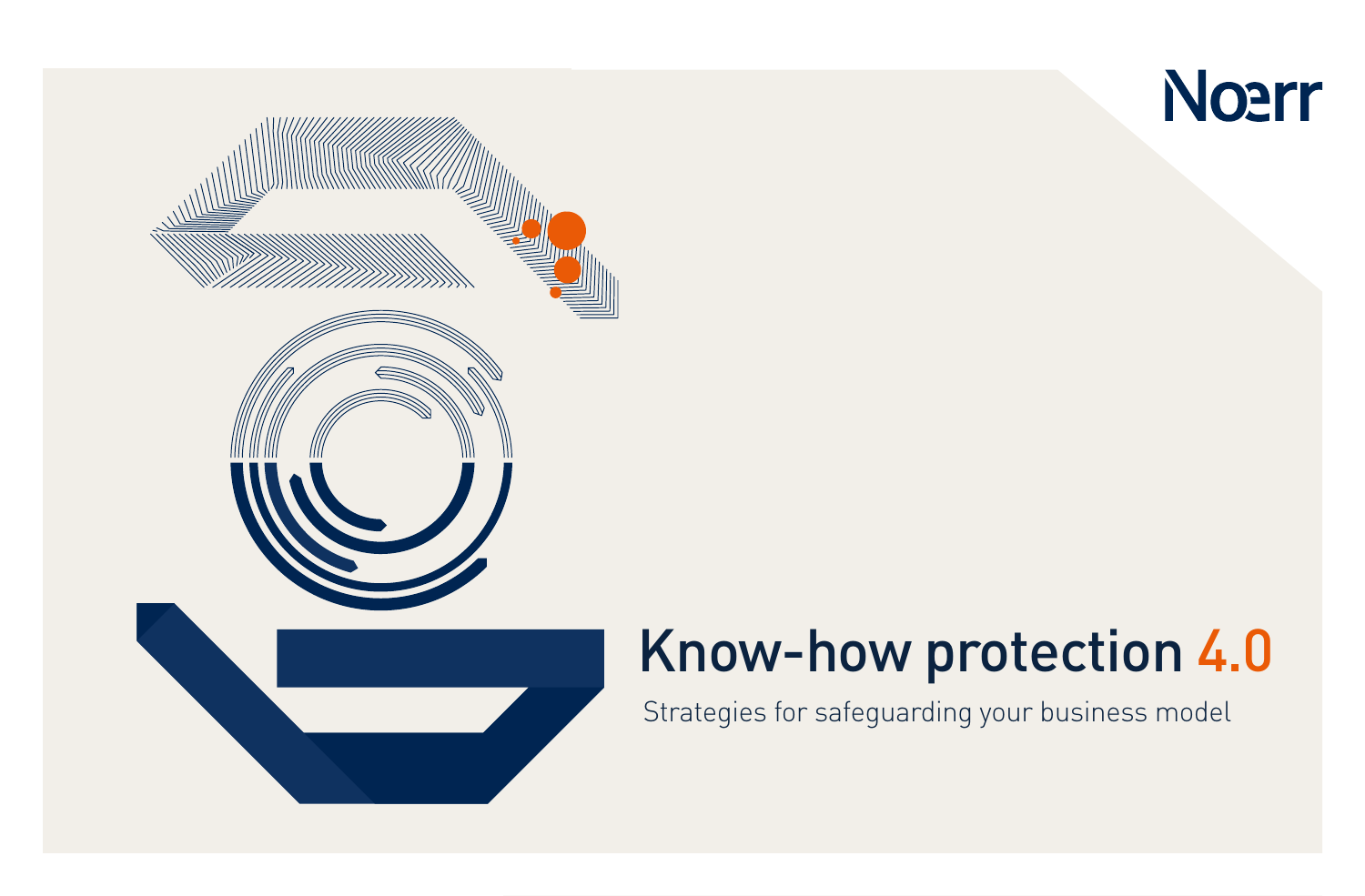### Introduction

 Google was established on 4 September 1998. That was 18 years ago. The internet group has come of age and has shown what a company can achieve in the digital era, even in its early years: in 2015, it had turnover of 74.5 billion dollars and profits of 23.4 billion dollars. In February 2016, Google even briefly took Apple's place as the most valuable company in the world. And here is what lies behind that success: three million search queries are sent to Google worldwide every minute. That creates a flood of data, from which Google can make money.

 Of the ten most valuable companies in the world, five are technology companies that generate their added value through innovation, algorithms and data – all of them from the USA. However, the monetisation of data and the development of digital services are areas that also offer huge opportunities for German companies. The German automotive industry's worldwide sales are in the tens of millions. The German engineering sector is delivering

equipment worth 260 billion euros. Logistics operators in Germany are handling a transport volume totalling around 4.5 billion tonnes. All this business creates data – but what are German companies doing with this wealth of data?

 The foundations of success in the digital transformation are innovations and knowhow. These assets need not only to be used, but also to be protected. In this white paper, we discuss the requirements that know-how protection needs to meet in the course of the digitalisation of German industry.



Market capitalisation in \$ bn (as on 30.06.2016) Source: EY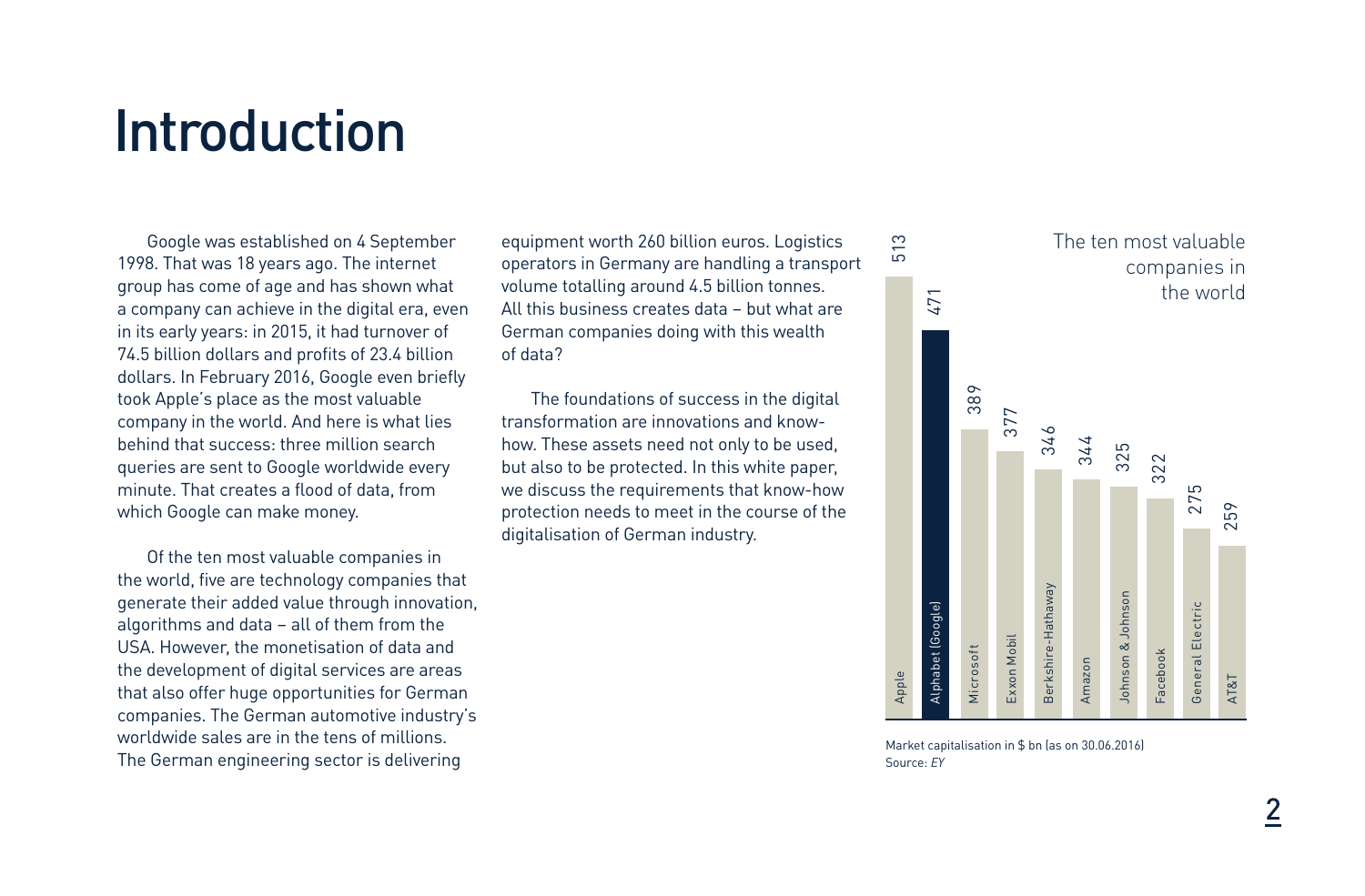# Background

Digitalisation is changing companies and markets

 *A wave of digital innovations under the name "Industry 4.0" is currently heading towards manufacturing companies. These innovations are making huge changes to production processes and the stages of the value chain. The consequences are a higher level of efficiency and completely new possibilities in the development and delivery of products.*

#### **Machine-to-machine communication**

 In the digital factory, machines communicate independently with each other. New potential for automation is being exploited as a result.

#### **Big data**

 Machines are equipped with more and more sensors and produce more and more data, for which there are increasingly better analysis instruments. This wealth of data can be used to extract more insights and to derive new digital business models.

#### **Human-machine interfaces**

 In Industry 4.0, machines actively speak to the relevant skilled workers in the factories. For example, specialist workers have mobile devices on which they can find information about current or impending faults. This prevents processes coming to a standstill or shortens the duration of such stoppages.

#### **3D printers**

 Decentralised manufacturing close to customers is becoming possible with the help of 3D printers. In this way, production is returning to urban spaces. Even small production volumes can be handled cost-effectively.

#### **Lot size one**

 The goal of Industry 4.0 is mass production with a lot size of one. Increasingly flexible and better-networked production systems are making greater product diversity possible.

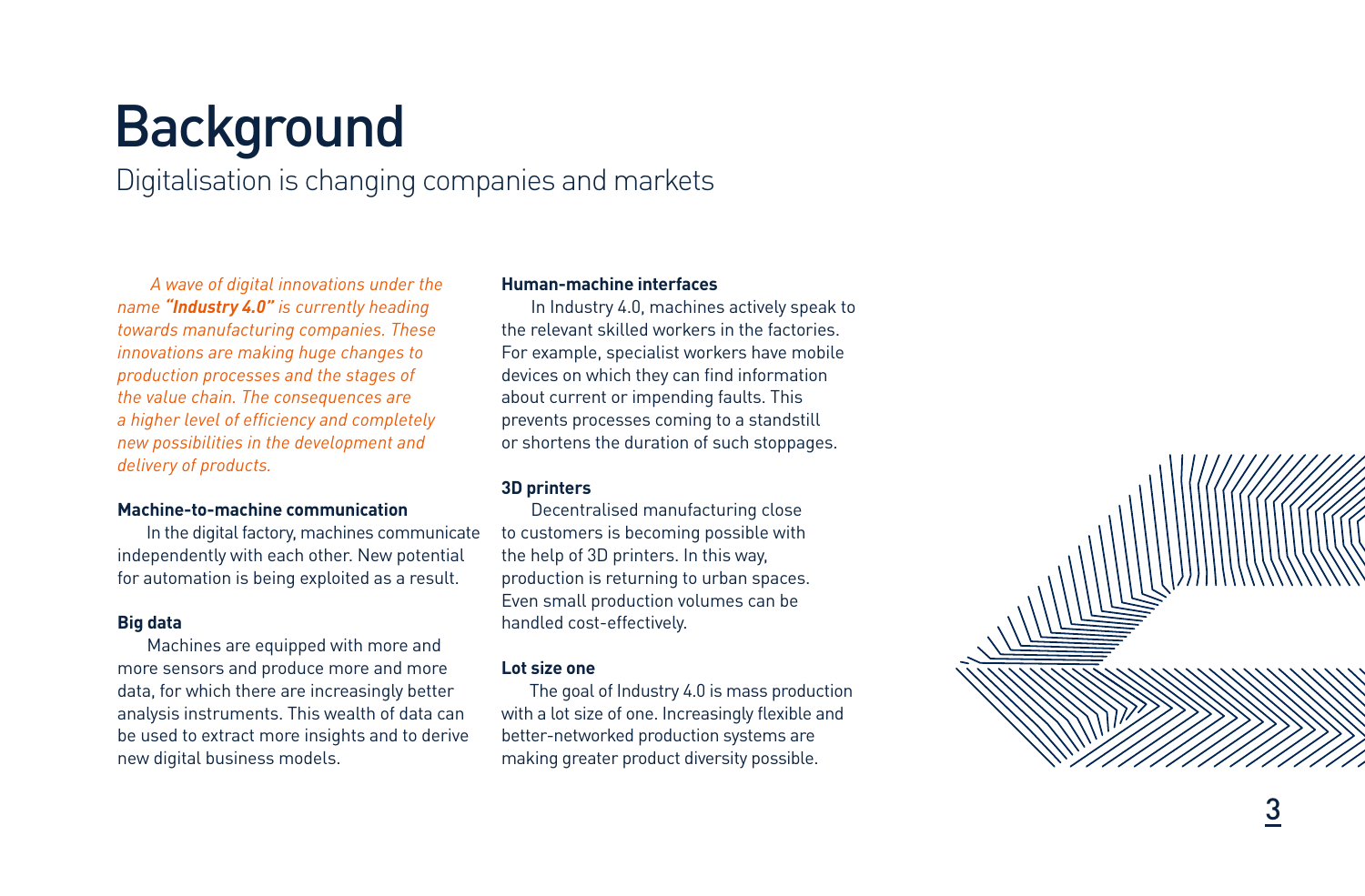# Protecting digital business models

Data and algorithms are central trade secrets

 *Know-how that is worth protecting is found in every company in a very wide variety of forms. As a rule, trade secrets exist mainly in the technological and commercial fields.*

#### **Technological know-how**

- Software
- Algorithms
- Construction drawings and design sketches
- Materials and formulations
- Research results
- Unpublished prototypes
- Inventions that are unpatentable or have not yet been patented
- Proposals for improvement
- Production processes

#### **Commercial know-how**

- Customer/user data
- Marketing and sales concepts
- Business plans
- Business practices and strategies
- Internal cost structures
- Price information
- Supplier data
- Ideas for product names

 Data and algorithms, which are used for collection, analysis and networking, are absolutely central trade secrets in digital business models. Accordingly, the access to know-how and the scope of that access need to be managed professionally.

 Especially in Industry 4.0 ecosystems, there is considerable networking of knowhow-intensive units. This creates new trade secrets, but, at the same time, the risks of the loss of existing know-how are multiplied. As a result, in addition to fair models for sharing future financial results, the handling of relevant know-how and the protection of trade secrets within the network are issues that have to be resolved. This poses the question of how know-how can be protected even in highly networked innovation landscapes.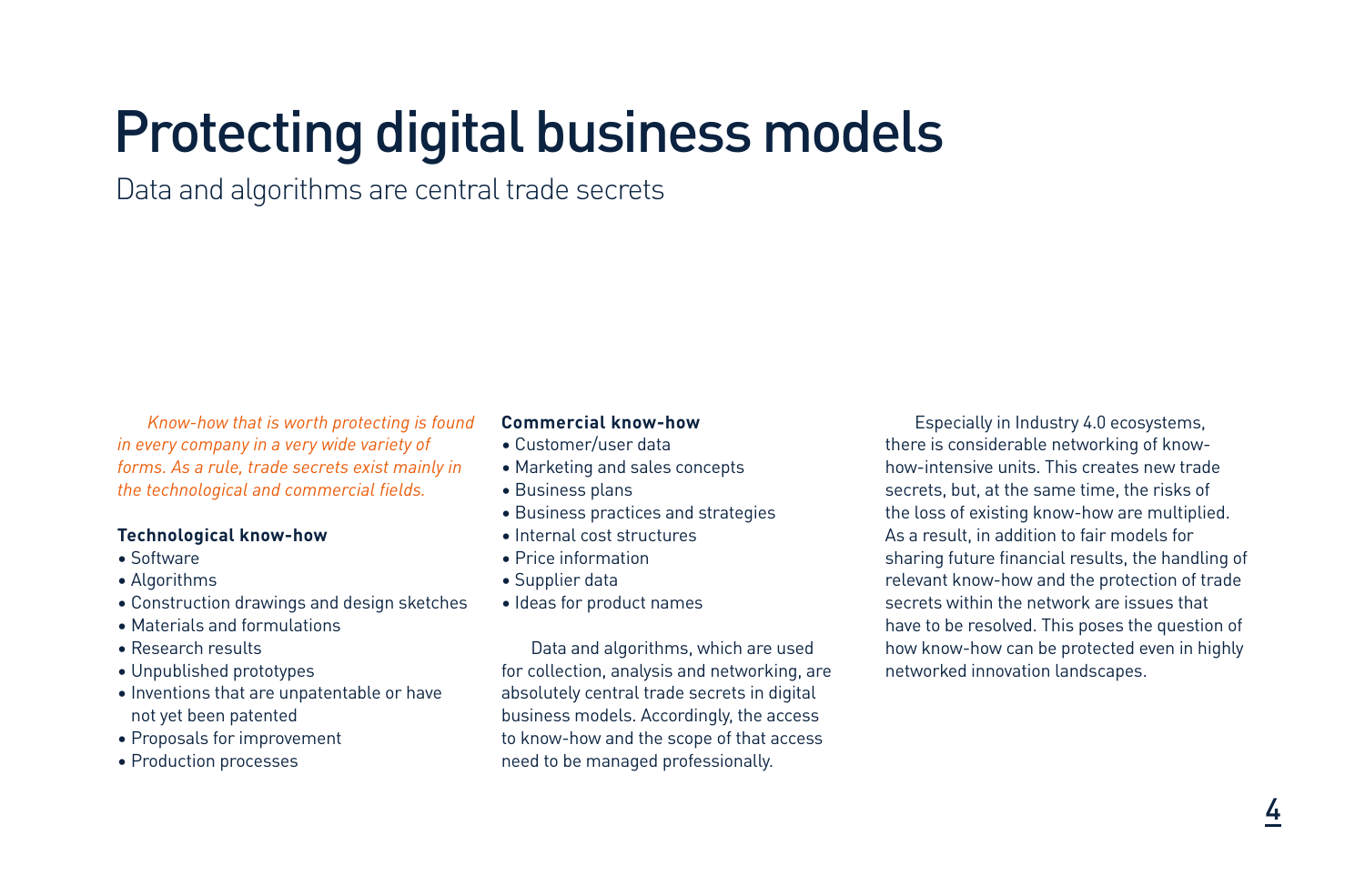# Identifying potential hazards

Employees, cooperation partners and competitors can have an interest in trade secrets

 Theft of secrets is not uncommon, as surveys demonstrate. According to a study conducted in 2016 by the German Federal Association for Information Technology, Telecommunications and New Media (Bundesverband Informationswirtschaft, Telekommunikation und neue Medien e.V. – Bitkom), 69% of companies were affected by industrial espionage, sabotage or data theft over a two-year period. A further 20% indicated that their company had probably been affected. The losses resulting from this have been estimated at 44.7 billion euros over the past two years.

 Statistically, more company secrets find their way to inquisitive competitors through employees than as a result of hacking. According to the Bitkom survey, former employees are the most important group of perpetrators, representing 60%.



Basis: All surveyed industrial companies affected by data theft, industrial espionage or sabotage in the past two years (n=349). Multiple responses in percent.

Source: *Bitkom survey "Wirtschaftsschutz" ("Economic protection") (2016).*

 The Bitkom survey makes clear how varied the motives for industrial espionage, sabotage and data theft can be. The potential perpetrators also include groups that are closely associated with a company – such as its own (current) employees, as well as cooperation partners.

 However, in the age of Industry 4.0, trade secrets can no longer be kept on paper under lock and key in a safe. The digital era is dominated by a knowledge society, which derives its advantages from communication using electronic media. In these ecosystems, industrial companies have to anchor knowhow protection strategically in order to protect themselves effectively against industrial espionage and data and know-how theft. In other words, there is a huge need to take action in order to achieve improved knowhow protection.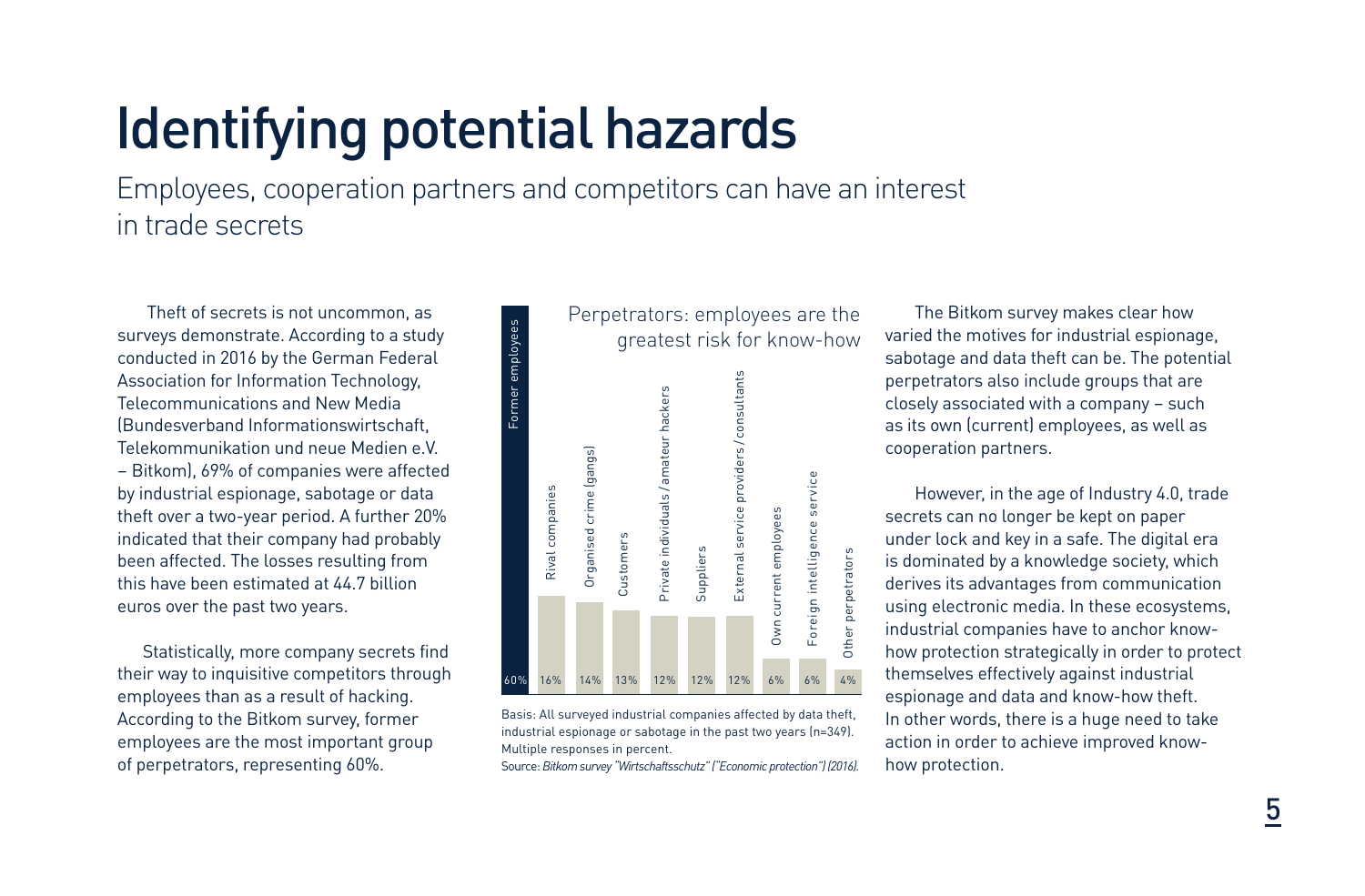## Measures for know-how protection

Organisation, contract design and technology are the foundations for the protection of secrets

 *Industrial companies have to change. In the fourth industrial revolution, they can use intelligent machines and products to optimise their business processes along the whole value chain. In order to turn themselves from product-centred manufacturers to serviceoriented service providers with digital business models, they have to become faster and more agile. However, there is one thing they have to preserve: their know-how.* 

 This is because advances in digital networking simultaneously harbour additional dangers for trade secrets: the more employees in a network that have access to knowhow, the greater the danger of conflict relating to existing rights, as well as the risk of unauthorised access by third parties. In the era of Industry 4.0, protection for know-how can come only from a triad of organisation, law (contract design) and technology.

#### Know-how protection 4.0



 In companies, know-how protection is one of the most important topics in the age of digitalisation. This is the conclusion of a report on the legal challenges of Industry 4.0 produced by Noerr on behalf of the Federation of German Industries (Bundesverband der Deutschen Industrie, BDI).

[Industry 4.0 –](https://www.noerr.com/de/presse-publikationen/PressReleases/regulierung-mit-augenmass-und-einheitlicher-europaeischer-rechtsrahmen-als-treiber-der-industrie-4-0.aspx) Legal challenges of digitalisation Input for the public debate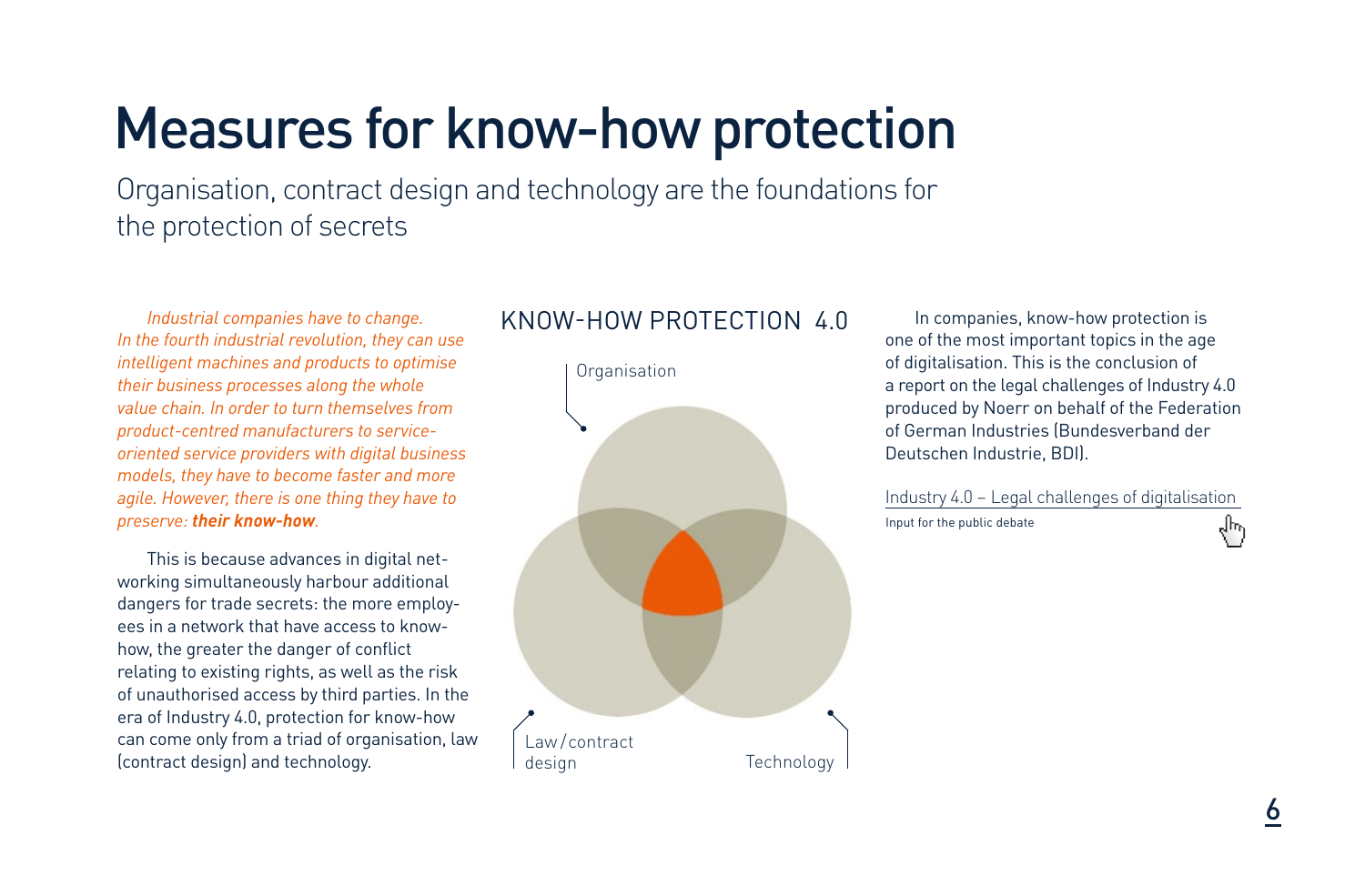# **Organisation**

Defining strategically important know-how and taking measures to categorise relevant information and holders of secrets are the foundations for safeguarding trade secrets

#### **Definition**

Know-how exists everywhere in a company, but it does not have the same significance for business development in every place. Therefore, those secrets that are especially important for business models have to be defined and protected with particular care.

#### **Measures**

Organisational precautions and the categorisation of information form the foundation for contractual know-how protection arrangements and for safeguarding secrets by technological processes.

These include:

• central know-how management, which systematically registers and, where

 appropriate, categorises both the relevant trade secrets and the holders of know-how

- systematic labelling of confidential information
- clearly defined processes for handling trade secrets and appropriate training courses for employees who come into contact with important know-how
- clearly defined responsibilities and access authorisations
- documentation of the transfer of know-how, and the withdrawal of access authorisations when employees leave the company or individual projects
- documentation of confidentiality measures
- documentation of the disclosure of confidential information to cooperation partners

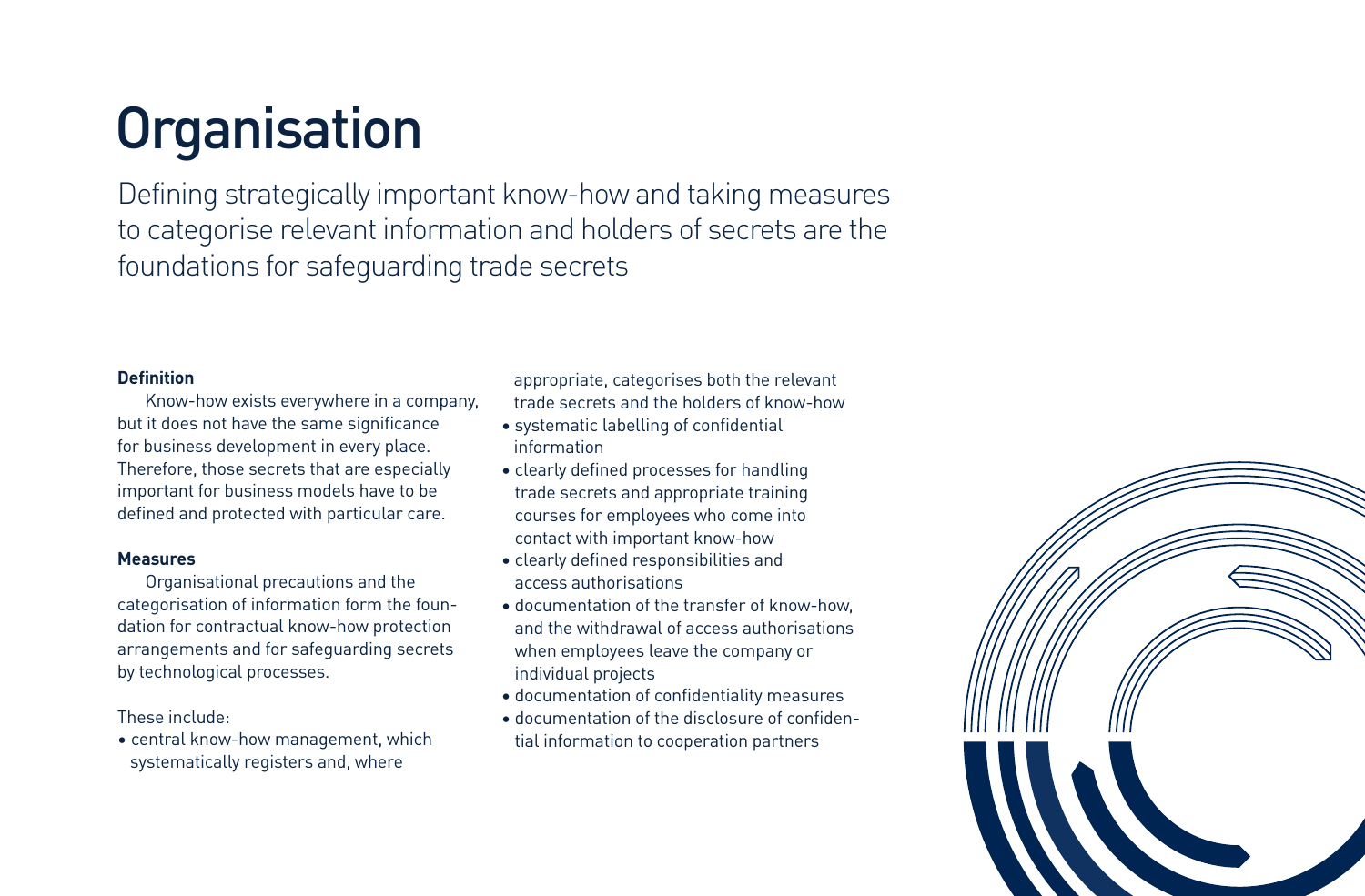# Law / contract design

Contractual arrangements also form the foundation for know-how protection in the context of digital business models

 *In digital manufacturing processes and in production with customer participation, the danger of unauthorised access by third parties grows, because a larger group of participants is often involved. As far as possible, therefore, know-how has to be safeguarded contractually.*

#### **To protect trade secrets, optimised wording is important in**

- contracts with employees
- contracts with cooperation partners / suppliers
- contracts with customers / terms and conditions

 Experience in companies shows that it is their own employees, in particular, who can present a risk to trade secrets. Moreover, there is a fear that an employee could take know-how with them in the event of a possible move to a rival company. Especially when

it is in digital form, know-how can quickly fall into unauthorised hands. Therefore, it is crucial to incorporate confidentiality clauses, which are as comprehensive as possible into employment contracts. Nevertheless, these clauses must be worded in a sufficiently balanced way, so as to ensure they are effective. This also has a positive practical effect: the employee will take more notice of a stipulation that draws attention to particularly sensitive know-how in the company, gives details about handling secrets and sets out exceptions than they would of a brief three-liner. A meaningless catch-all clause would probably do little to perform the alarm function that is so important in preventing the negligent disclosure of secrets.

If cooperation partners are able to access trade secrets during work on projects, it is very important to have know-how protection clauses in cooperation contracts that are geared to individual cases. The scope and period of validity of the clauses, in particular, are important to avoid pitfalls. Know-how worth protecting that arises as a result of the cooperation must also be borne in mind.

Confidentiality commitments in terms and conditions (T&Cs), in numerous constellations, form a good foundation as a standard in relation to customers. Here, the fundamental risk is that parts of the T&Cs are inappropriate and, therefore, ineffective – for example, because they are one-sided or in relation to the duration of the confidentiality commitment or the contractual penalties specified for breaches of contract.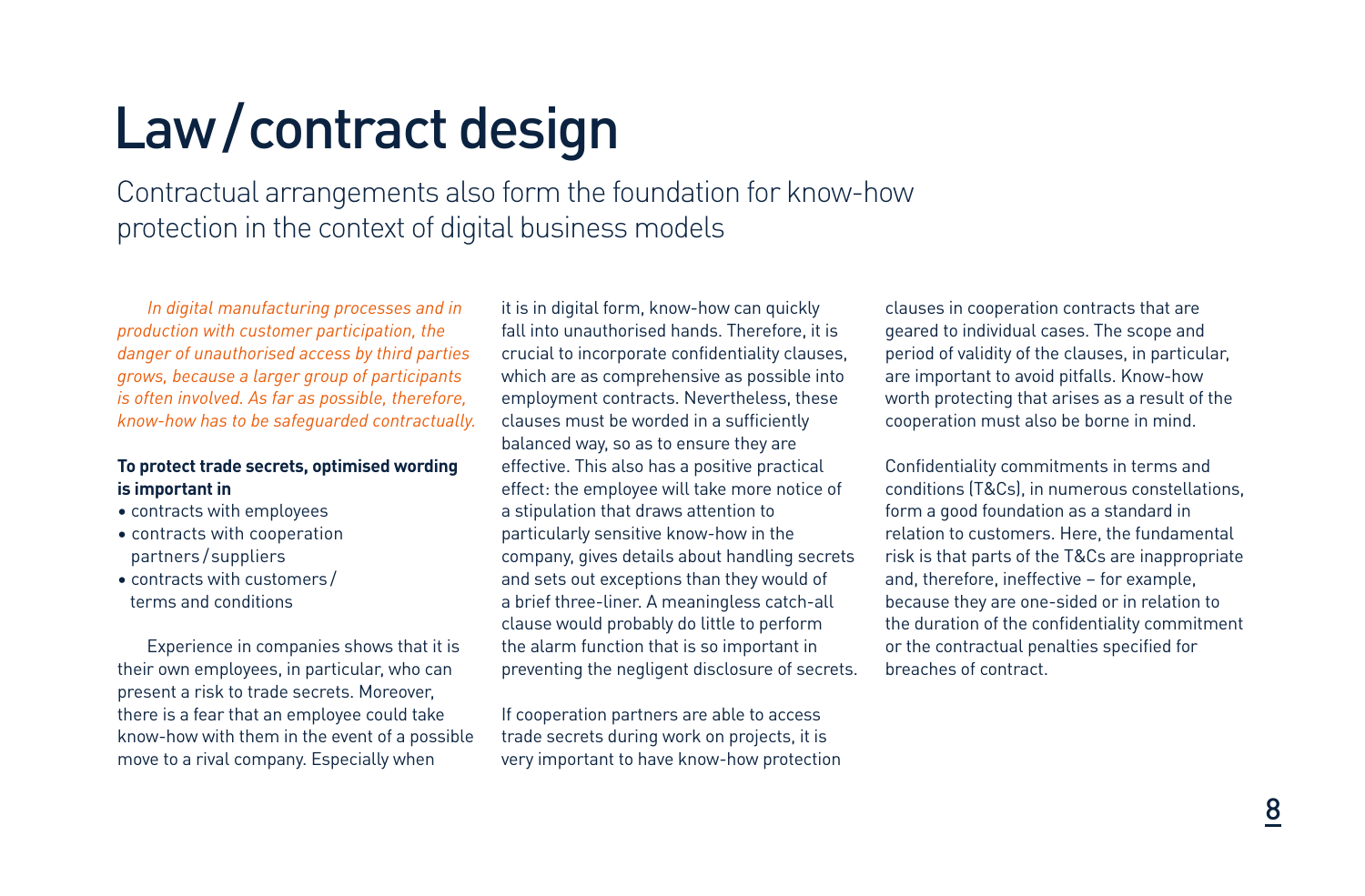# If you do not protect your know-how appropriately, you are no longer deemed worth protecting in law. "

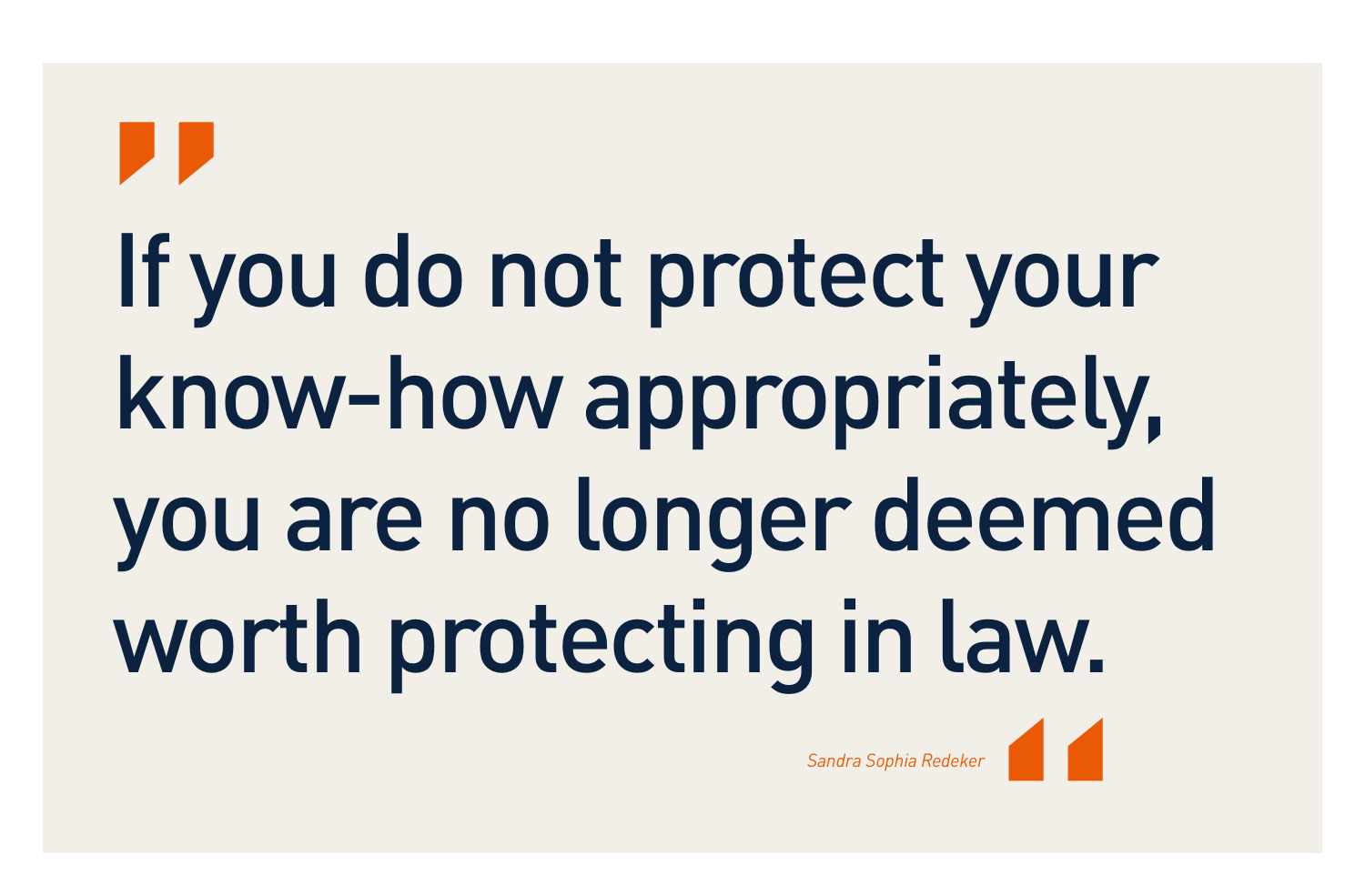## The new EU Directive on the protection of trade secrets

 *In April 2016, the European Parliament approved the Directive on the protection of undisclosed know-how and business information against their unlawful acquisition, use and disclosure. The aim is a uniform protection standard across Europe and a common understanding of trade secrets within the European Union.*

What does the new Directive mean for companies in Germany? As soon as the Directive has been incorporated into German law, two effects are to be expected:

- Companies will have a wider range of grounds available to them for making claims against infringers
- Companies will have to meet higher standards to be able to take advantage of legal protection for their know-how



Sandra Sophia Redeker, Rechtsanwältin, Associated Partner and Member of the Intellectual Property & Media Practice Group at Noerr, explains how companies can prepare themselves for this.

#### **When will the new Directive on the protection of trade secrets apply to German companies?**

 The Directive came into force with effect from 5 July 2016 and has to be incorporated into national law by the member states within two years. Consequently, the new legal position will apply from 5 July 2018 at the latest, or earlier, depending on when it is incorporated into national law by Germany's lawmakers. Regardless of this, however, companies should already start preparing for the new rules now and review their

existing measures to protect secret knowhow and confidential information. Waiting until the rules have been incorporated into national law could lead to a loss of rights in subsequent infringement proceedings.

#### **What is the difference compared with the old legal position?**

 One substantial change concerns the definition of trade secrets. In future court infringement proceedings against third parties, the holder of the secret will have to explain and prove that he took appropriate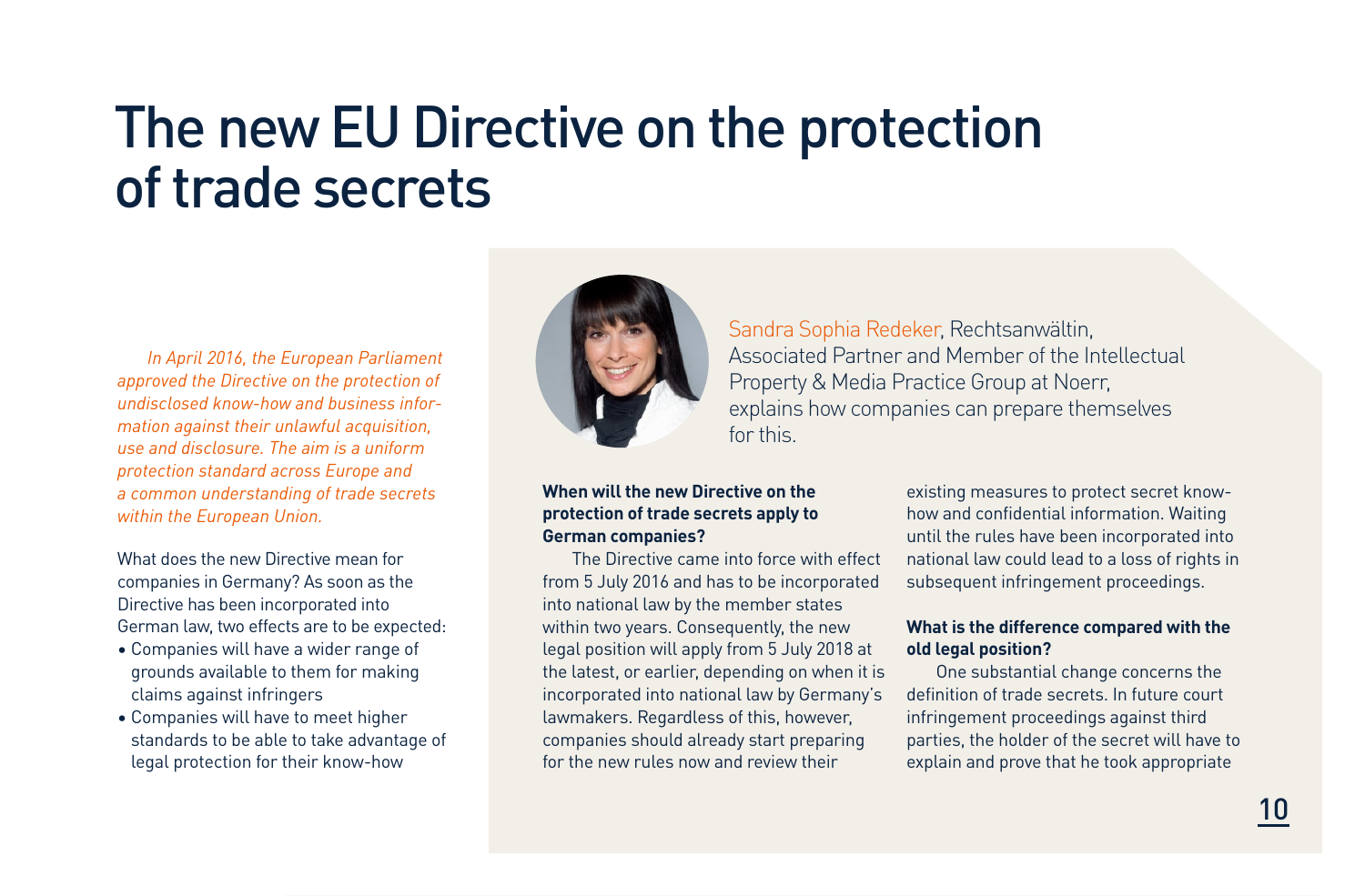measures in the past to protect his secret know-how and confidential information. This applies not only to legal safeguards but also to organisational measures and IT security standards in the company. If you do not protect your know-how appropriately, you are not deemed worth protecting in infringement proceedings. The fact that proof has to be supplied for the past is a reason why German companies should already be checking their level of protection and eliminating gaps in that protection now.

#### **What else will change with this Directive?**

 There are also new exceptions for the use of trade secrets by third parties. This means that, in future, reverse engineering, meaning the backward analysis of products that are freely available on the market, will, in principle, be permitted in Germany. Companies should protect themselves as far as possible against reverse engineering through contractual arrangements with cooperation partners and customers.

There is positive news about legal consequences: in future, in addition to prohibitory injunctions, rights to information and claims " It is essential to examine the current level of protection in companies.

"

for compensation, holders of secrets will be able to assert claims for the recall and destruction of infringing products. Finally, the holders of secrets will in future be safeguarded by new rules that are to be created to protect secret know-how in infringement proceedings. The aim of this is to prevent the holder of the secrets having to fear that, as a result of his pursuing court proceedings against infringers, further secret know-how will flow to the infringer or to other third parties because of the fundamentally public nature of the proceedings. Unlike Germany, other countries have long had appropriate protection regulations in this regard. This is an area where we have a serious amount of ground to make up and a lot of adjustments to carry out.

#### **How can companies prepare for the future legal position?**

 It is essential to examine the current level of protection in companies, and in every respect. The first condition here is that secret know-how should be captured and categorised according to its significance to the company. Even this often does not happen, especially in small and medium-sized enterprises.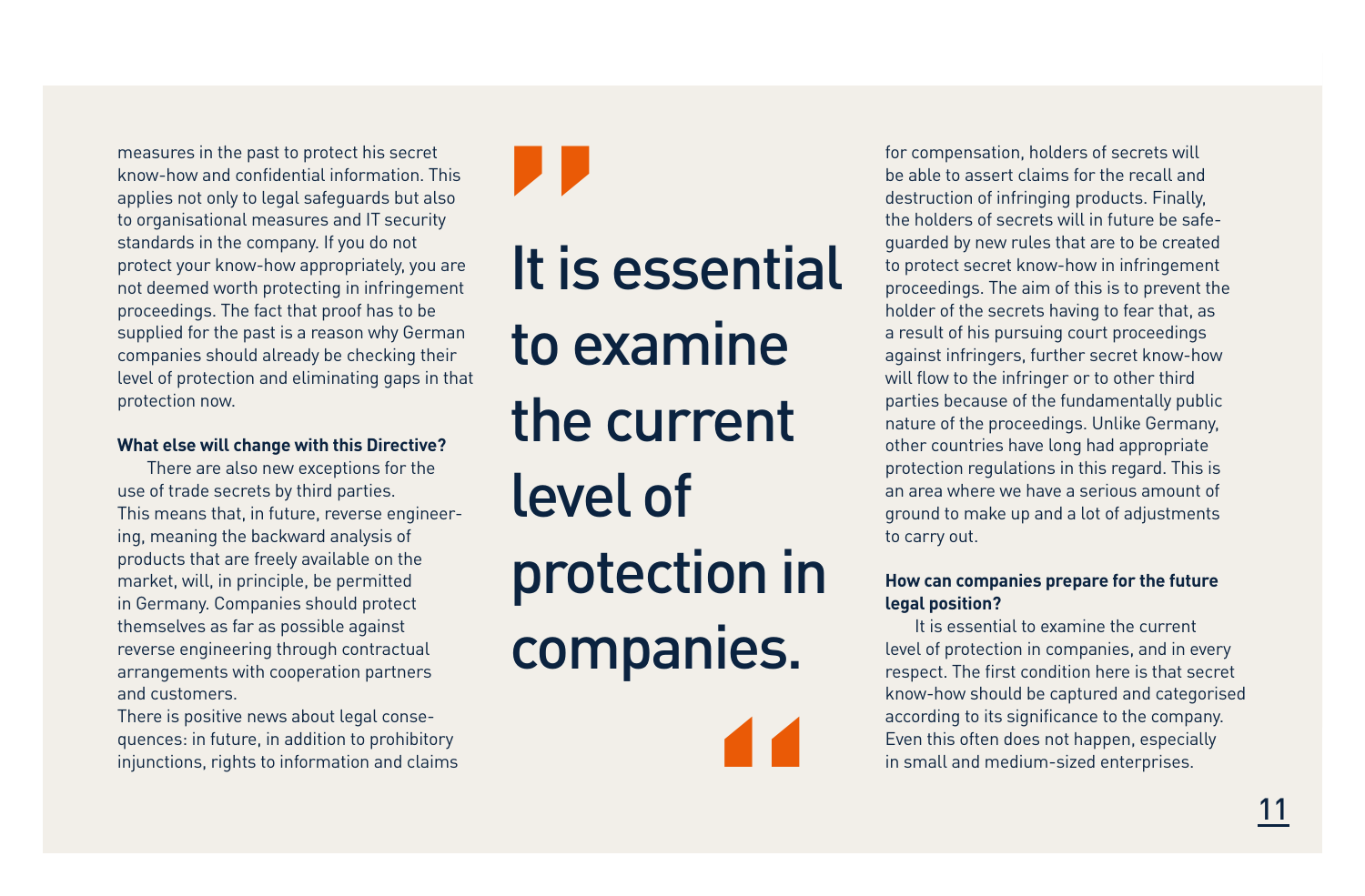Then, existing protection mechanisms need to be checked for gaps, and this must be done across the operation. To make such risk analysis easier, we have developed a matrix for our clients. This poses the relevant questions for a company's internal affairs and external relations in the three appropriate areas of organisational, legal and IT security measures.

This is just one example from the contractual field. Here, existing rules relating to employees, cooperation and licence partners, customers and suppliers should be examined. This includes checking the effectiveness of contractual provisions, because if a contractual provision is ineffective, it is no more appropriate as a confidentiality measure than a situation in which there are no contractual safeguards at all. Consequently, it is important to use contractual provisions that are as farreaching as possible and, at the same time, balanced. It is not always easy to separate these two things, partly because of Germany's stringent controls on T&Cs. Technologyintensive sectors should also keep a close eye on reverse engineering as an issue and, where appropriate, define additional provisions in their contracts.

In addition, existing IT measures for protecting secret information need to be checked. This applies, first, to protection against attacks on the IT system from outside and, second, to access to secret information within the company.

#### **What impact will the Directive have on business models – especially digital business models?**

 Especially for digital business models, it goes without saying that greater attention needs to be paid to the protection of secrets. This applies, first, to the field of IT security. For instance, a Bitkom survey found that three out of four German companies, on average, are exposed to attacks on their IT systems, which cause losses totalling 6.5 billion euros a year. Also, although many companies are certainly aware of their existing security shortcomings, only half of them have an IT emergency management system, for example. In the future, such negligence will not only result in the actual loss of know-how but will also have a negative effect on a company's legal protection. Also, the growing number of players involved as digital business models develop means it is becoming harder to assess

situations of risk. The important thing here is to identify and safeguard the numerous sensitive areas for potential loss of know-how.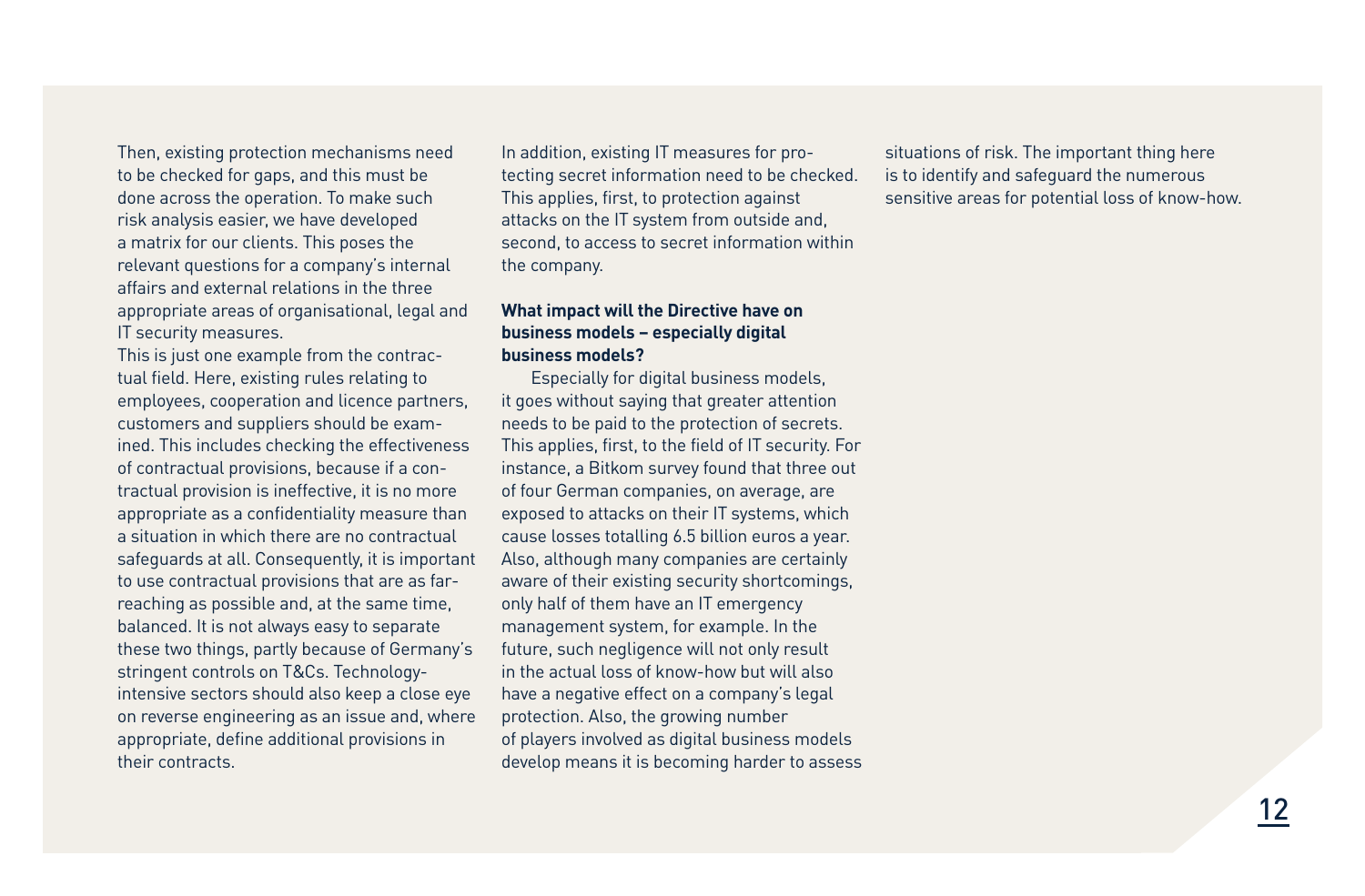# **Technology**

Technology is essential for properly safeguarding your trade secrets

*contractual arrangements alone. Under the new EU Directive on the protection of trade secrets, technological measures will be essential for legal measures against data thieves.*

#### **The protection of trade secrets requires, in particular, that...**

- data is protected against being accessed from outside (hackers)
- internal access authorisations are granted carefully and reviewed regularly
- data on mobile devices is encrypted



Dr Tobias Bosch is Rechtsanwalt, Partner and Member of the IT, Outsourcing & Data Privacy and Telecommunications Practice Groups at Noerr. He explains what needs to be borne in mind in the use of IT security to preserve trade secrets. *Know-how cannot be protected by* 

#### **How well can trade secrets be protected by technology?**

 Companies usually have no interest in asserting their trade secrets in public court proceedings. Court disclosure requirements mean that parts of the secret, at least, often have to be revealed. Therefore, preventive avoidance of the unwanted disclosure of know-how is important. Technological IT security measures are an indispensable component of a protection concept here. They can protect against hacking,

espionage or sabotage. Internal risks, too, such as undocumented access to sensitive data or the unintentional importing of viruses or Trojans, can be avoided with technology.

#### **Can this be regulated by technology alone?**

 For optimum protection of secrets, technological protection measures have to be accompanied by organisational steps. For example, the technological documentation of access to sensitive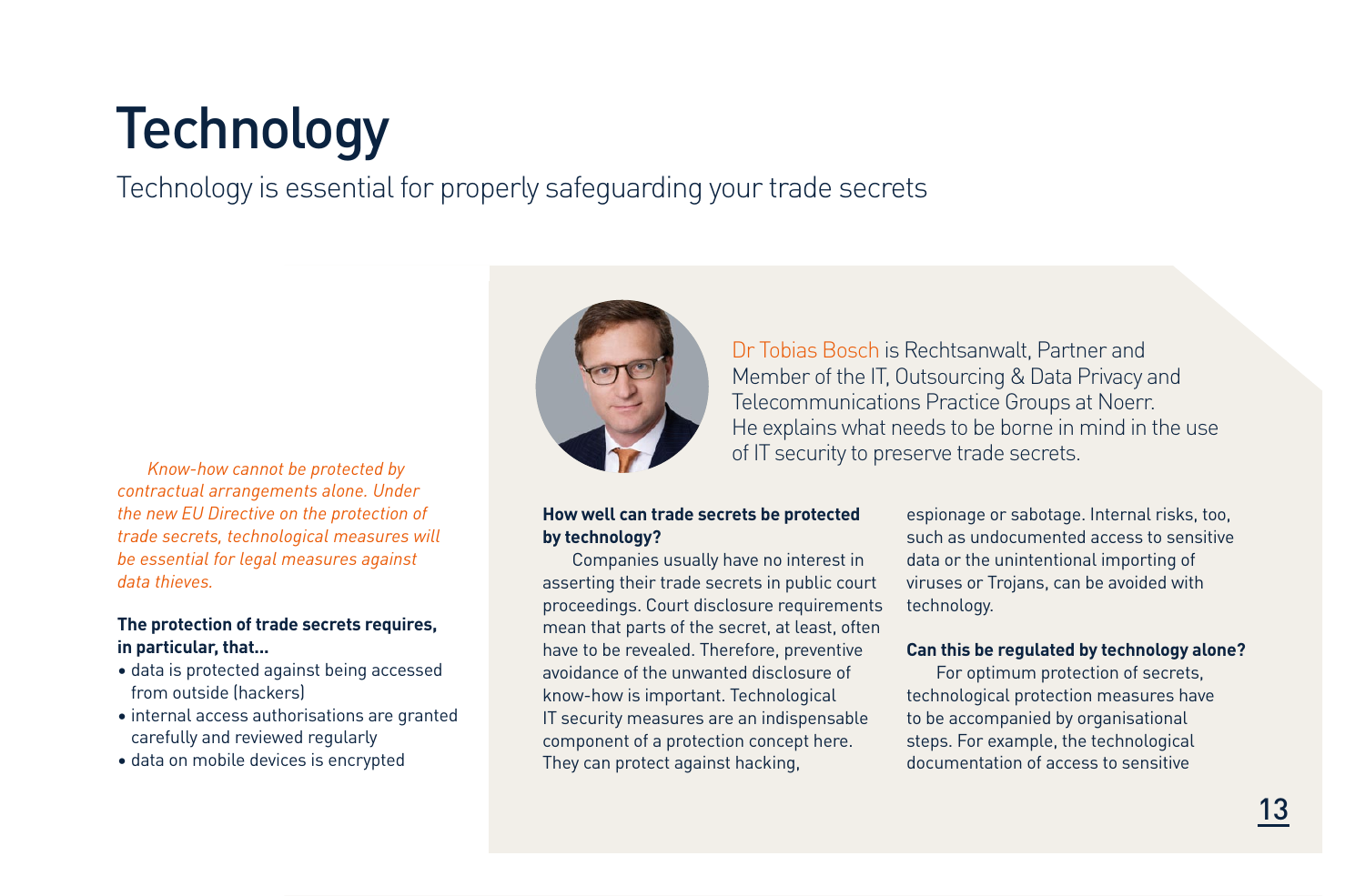documents makes sense only if a company ensures that the necessary access rights are granted restrictively, that access is monitored regularly and that employees always work using their personal ID.

#### **What is it particularly important to bear in mind here?**

 It is important that risk analyses are carried out regularly to check that the IT security measures are appropriate. It is useful here, for example, to categorise sensitive operational data according to their significance and likely risk potential, with access rights determined on that basis. In addition, protection measures must always be adapted to keep up with current technological requirements. Both hardware and software must be regularly maintained and replaced or updated. In view of the everincreasing diversification of workplaces and working tools, companies need to think not only about their internal networks, but also about data processing on mobile devices and remote access by employees' private devices, as well as outsourced IT services.

#### **What risks are there if companies carelessly fail to take protection measures?**

If protection measures are not taken, there is a danger that the trade secret will be lost to a rival. Depending on its economic importance for the business model, this loss can mean huge damage to the company's value and even endanger its existence. The dimensions of the potential damage are growing with the continued spread of Industry 4.0. The increased networking of machines enables attackers to access production facilities directly. In this way, German companies, in particular, as they are often leaders in technology, can be robbed of their company secrets or fall victim to acts of sabotage. If malware gains access, this can bring the whole production process to a standstill. To improve the protection of networked industrial facilities against cyberattacks, companies, universities and research establishments have come together and established the National Reference Project for IT Security in Industry 4.0. The aim is to develop methods that will minimise points of attack for hackers and allow for secure data processing in networked facilities.

#### **What has to be borne in mind with regard to liability?**

 Guaranteeing IT security is already a management responsibility. Therefore, a company's top executives are obliged, as part of the appropriate running of the business, to ensure the basic principles of information security – meaning the confidentiality, availability and integrity of IT systems – and to defend the company against the risks of IT use. This obligation can include internal security guidelines, in addition to the duty to provide the necessary security infrastructure in hardware and software. It can also be wise to appoint somebody with specific responsibility for IT security. Under the new EU Directive on the protection of secrets, claims against infringers will be deemed to be justified only for information that has truly been protected, and in a manner that is legally appropriate. If these claims are rejected because of failure to take appropriate protection measures, the liability risk for the management will be high.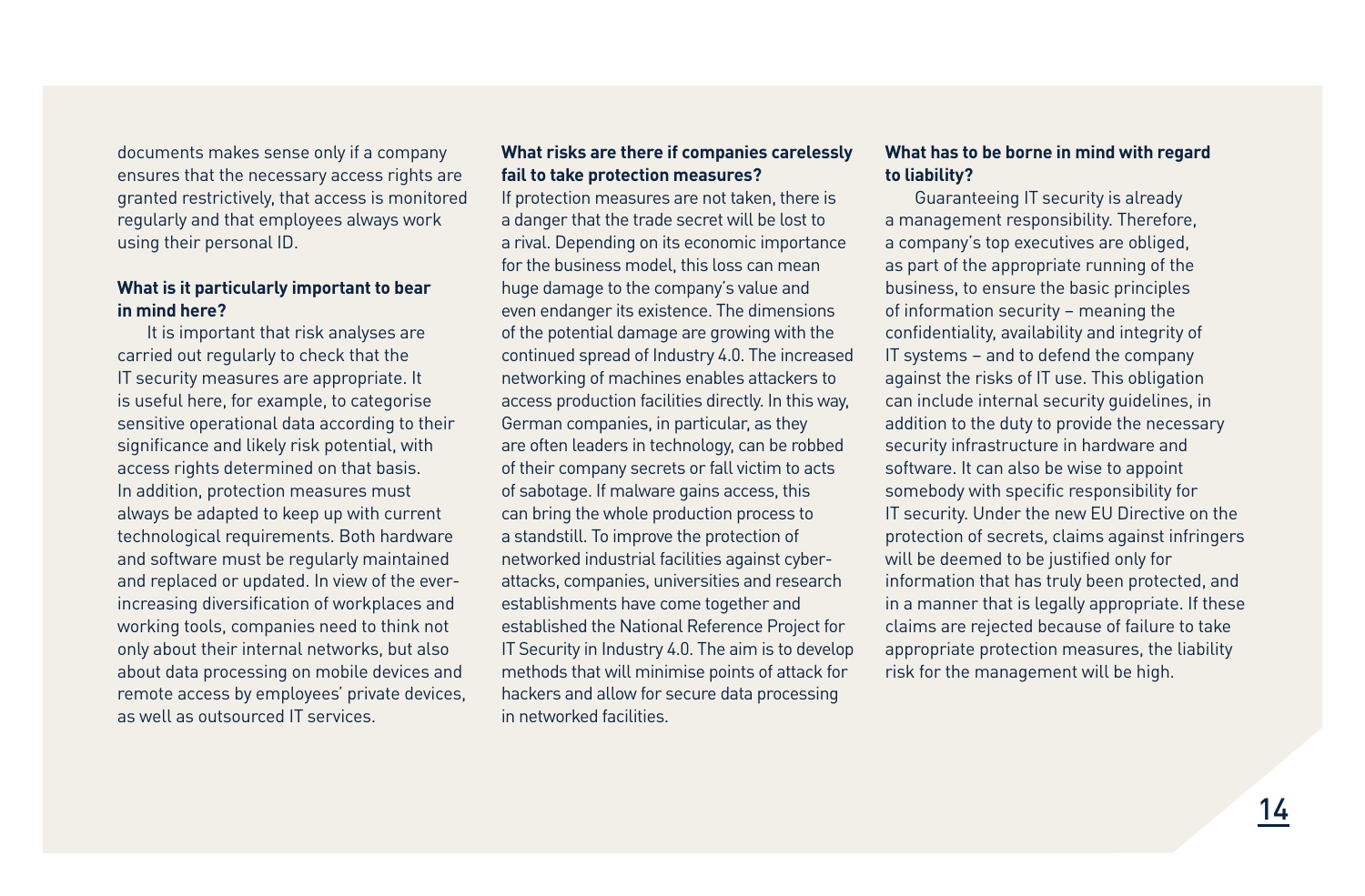## Conclusion

 It is becoming harder and harder to protect secrets in the increasingly networked structures of the digital economy. However, safeguarding data, algorithms and software against theft and unauthorised access is essential for every company. As a strategic asset, this know-how is the foundation of digital business models and, therefore, of existential importance for competitiveness in the markets of the future.

 Consequently, the strategic safeguarding of digital business models begins with the identification of key know-how. A central management system for trade secrets that captures both the information worth protecting and the holders of that knowledge forms the organisational basis for the preservation of know-how.

 For this protection, the professional drafting of contracts with the holders of secrets inside and outside the company is just as crucial as the development of technological barriers to prevent unauthorised access. A risk-management system must, in considering sources of danger, bear in mind not only hacking attacks from outside but also the company's own employees, as well as the staff of suppliers, customers or cooperation partners.

 Ultimately, it is important to document know-how protection in detail, so that a company can assert its claims – including through the courts – in the event of the misuse of secret data. For this reason, highly professional solutions are the precondition for the strategic safeguarding of digital business models, in organisational as well as in legal and technological terms.

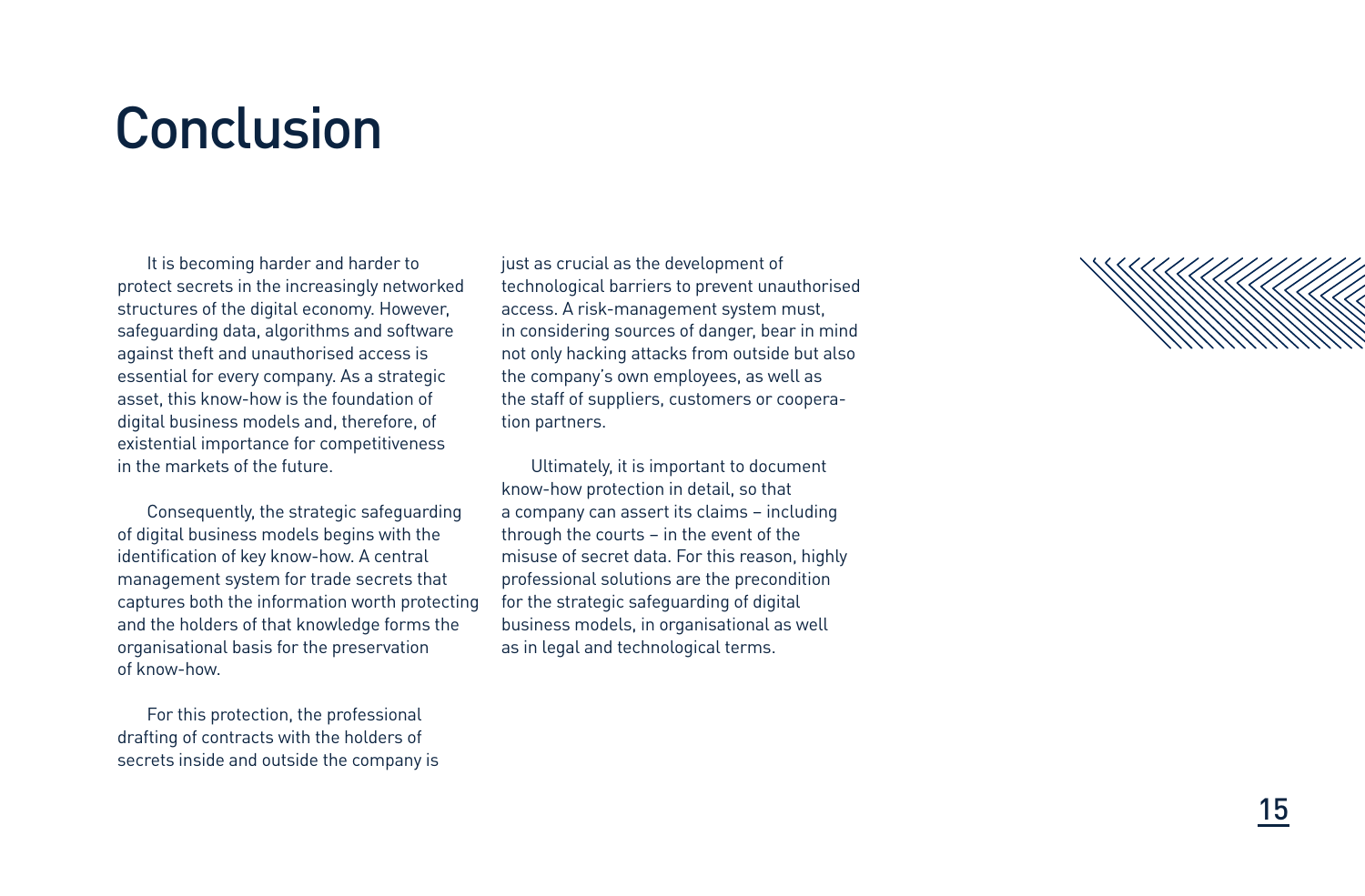# Noerr know-how protection

With our consulting model, companies can systematically identify and close gaps in their protection

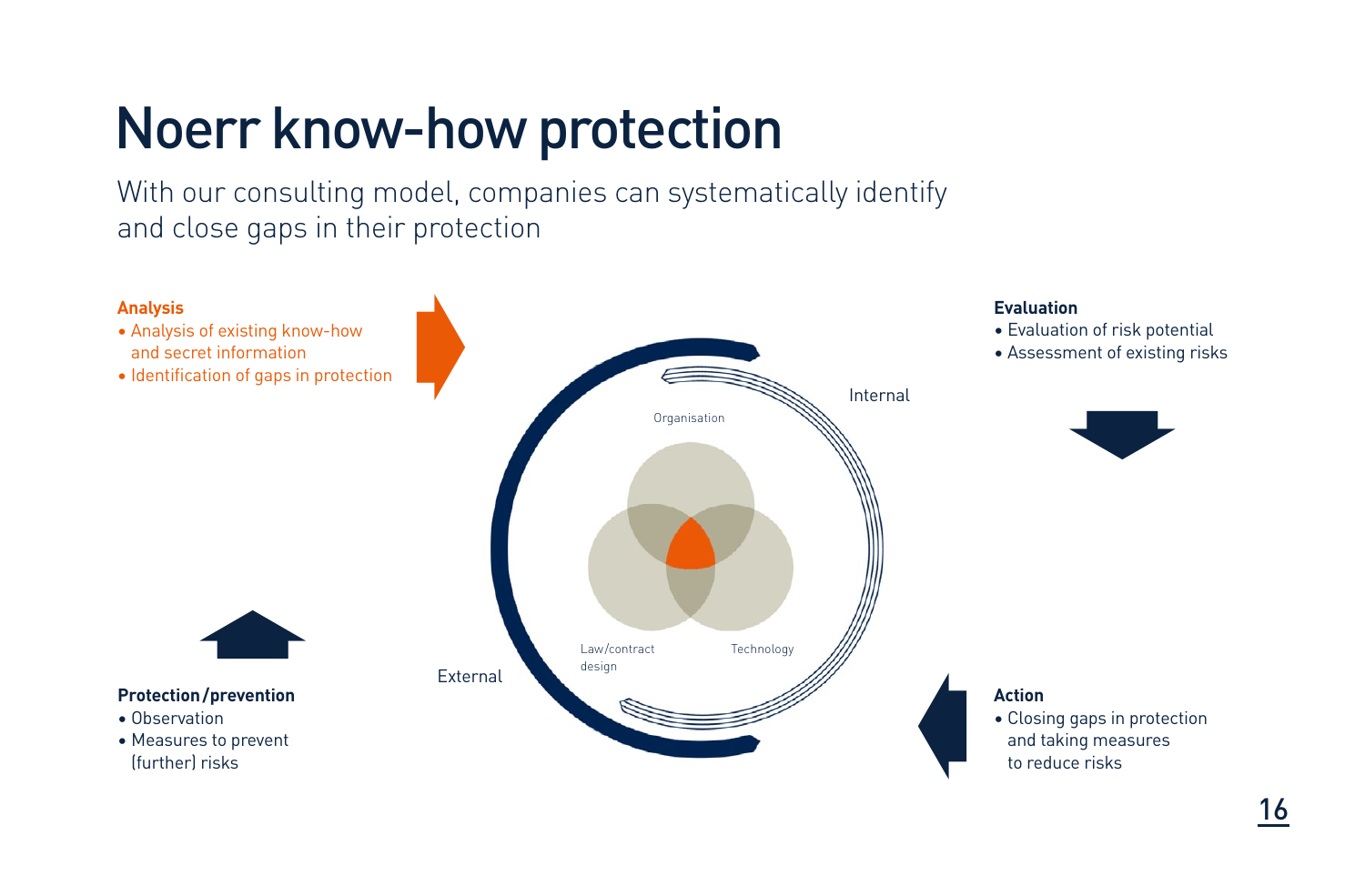## Your point of contact

Sandra Sophia Redeker Rechtsanwältin Associated Partner Practice Group Intellectual Property & Media

T +49 30 20942069 sandrasophia.redeker@noerr.com

Noerr LLP Charlottenstrasse 57 10117 Berlin/Germany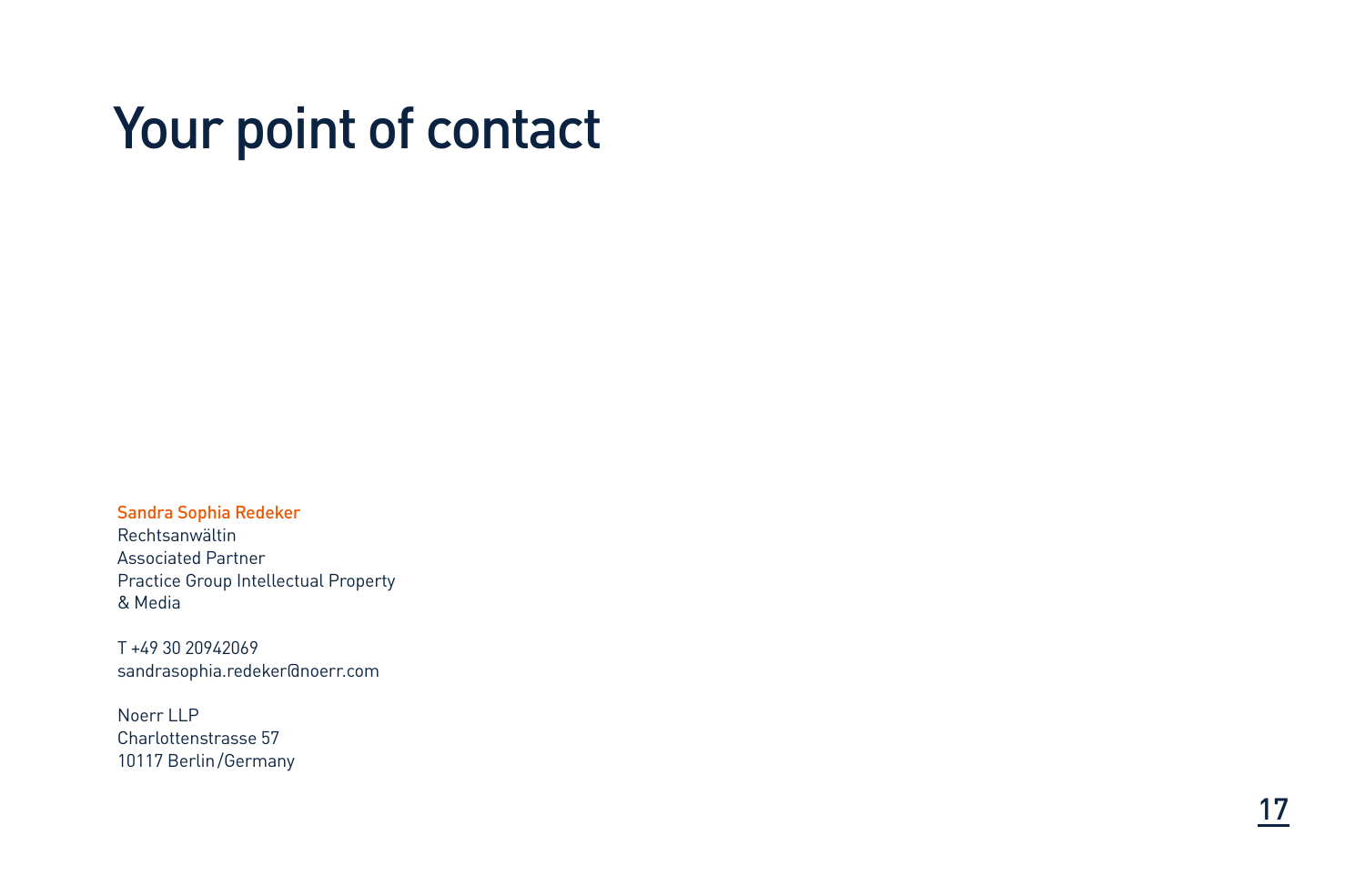## About Noerr

 Noerr stands for excellence and entrepreneurial thinking. With teams of strong characters, Noerr finds solutions for complex and demanding issues. United by shared values, the 500+ advisors at Noerr have one goal: the client's success. Listed groups, small and medium-sized enterprises and financial institutions and investors trust the law firm's advice.

#### **Entrepreneurial thinking**

 Noerr's advisors make their clients' challenges their own. They do not only think with them but also think ahead. In doing so, they are at liberty to make their own decisions, and they assume responsibility. Noerr is committed to always going the extra mile for its clients and to resolving complex matters with experience, excellence and sound judgement.

#### **Innovative solutions**

 In complex and dynamic markets new approaches are regularly required – and

delivered by experts who bring both the knowhow and the necessary passion. This is what Noerr excels at: implementing integrated and innovative solutions efficiently.

#### **Global reach**

 In order to be truly able to stand up for its clients without boundaries, Noerr, as a leading European law firm, is also well established internationally, with offices in eleven countries and a global network of top-ranked "best friends" law firms. In addition, Noerr is the exclusive member firm in Germany for Lex Mundi, the world's leading network of independent law firms with in-depth experience in 100+ countries.

#### **Expert in Central and Eastern Europe**

 Noerr has long had its own offices in all major Central and Eastern European capitals. The firm regularly advises German and international investors on greenfield investments, joint ventures, acquisitions and divestments in Central and Eastern Europe.

With around 100 professionals, Noerr is one of the leading law firms in the region.

#### **Noerr Group**

 Noerr LLP – Noerr Consulting AG – TEAM Treuhand GmbH – NOERR AG Wirtschaftsprüfungsgesellschaft Steuerberatungsgesellschaft

#### **Offices**

 Alicante, Berlin, Bratislava, Brussels, Bucharest, Budapest, Dresden, Düsseldorf, Frankfurt, London, Moscow, Munich, New York, Prague, Warsaw